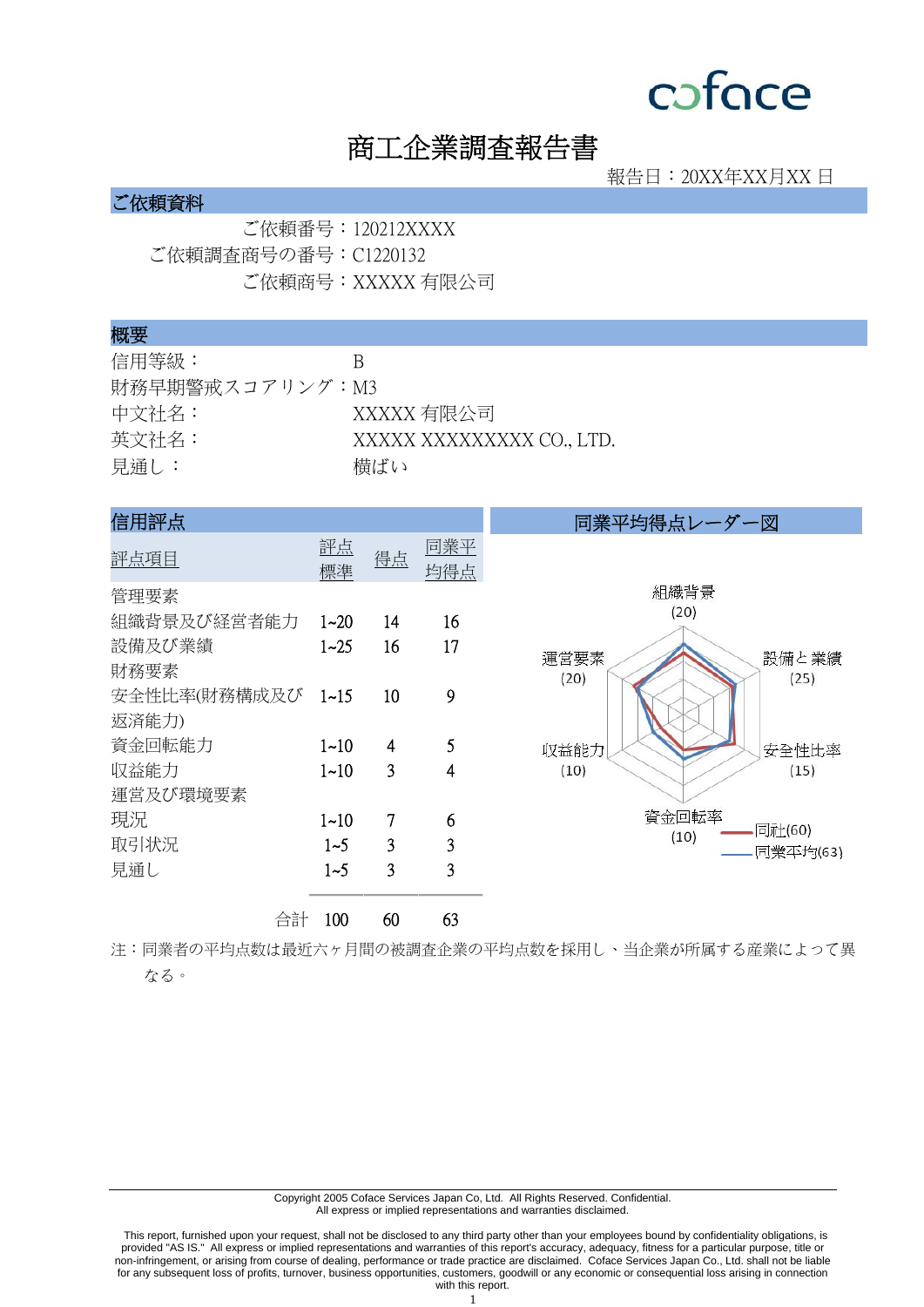# cofoce

| マイナス情報総覧         | 筆数 | 同業得点分布図                                   |
|------------------|----|-------------------------------------------|
| 動産抵当筆数           |    |                                           |
| 同社が手形取引停止の処分を受けた |    |                                           |
| 記録               |    | <b>─────同社60</b><br>最小値. ▲ 最大値.           |
| 入札拒否件数           |    | 58                                        |
| 訴訟件数             |    | 点<br>70 80 90 100<br>10<br>40 50 60<br>30 |

直近三年間の信用評点推移



時間



注、CCIS 財務危機予測採点システムは、同社の過去 3 年間の財務パフォーマンスによって採点したものであ る。また、同社の現在の各項目データによって、これから 3 ヵ月の財務状況を予測する。そのほか、中 華徵信所『財務総分析』同業平均得点を入れ、3 年間の変化を比較する。 金融保険業、証券先物業、投資業、不動産業、リースと分割払い業、機関団体及びオフショア企業は、 特殊な性質のため、CCIS 財務早期警戒スコアリングシステム図表を作製しない。

### 基本資料

中文社名: XXXXX 有限公司

Copyright 2005 Coface Services Japan Co, Ltd. All Rights Reserved. Confidential. All express or implied representations and warranties disclaimed.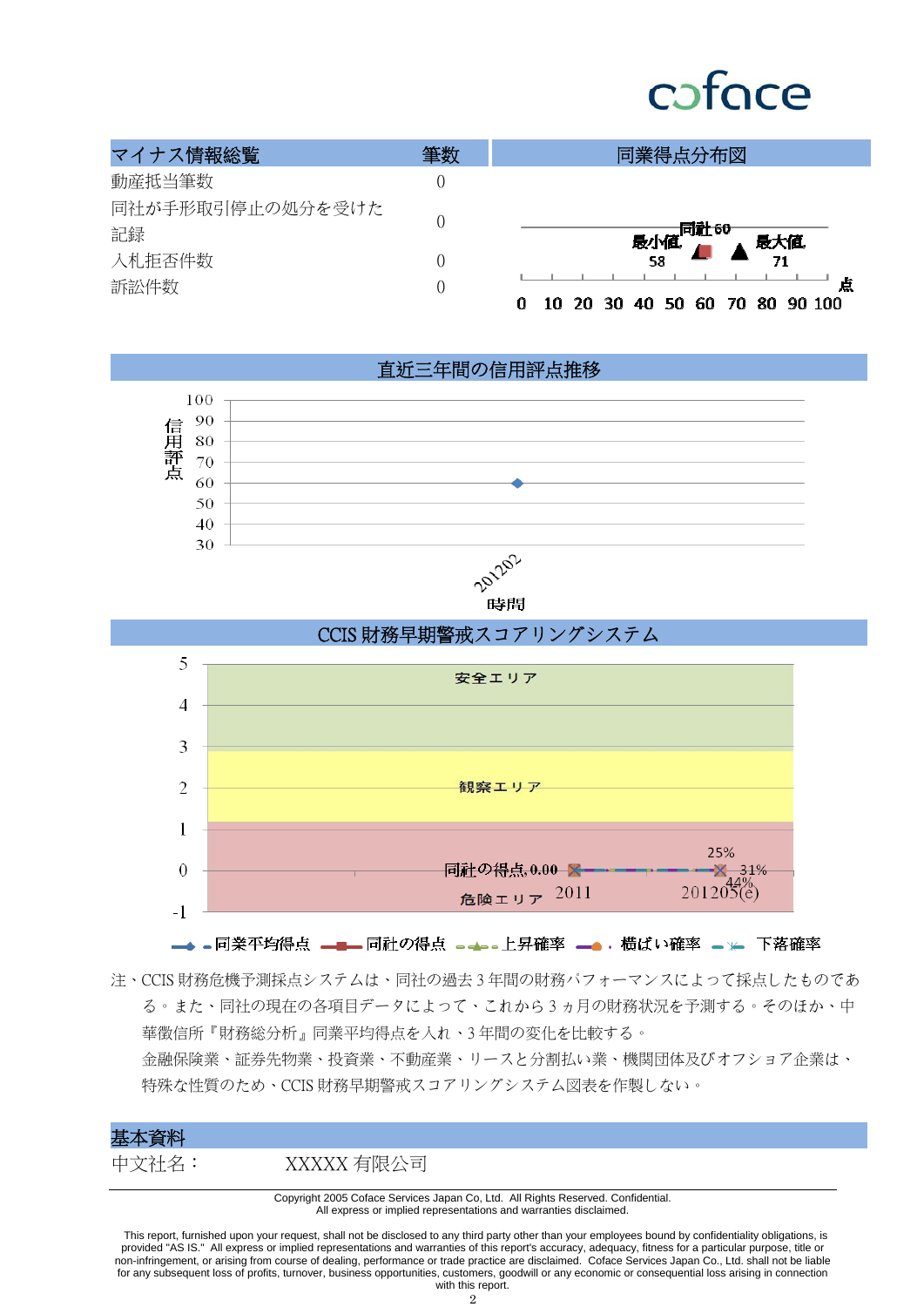| 英文社名:             | XXXXX XXXXXXXXX CO., LTD.                      |
|-------------------|------------------------------------------------|
| 登記面住所:            | 台中市 XXXXXXXXXXXXXX 号                           |
| 英文登記面住所:          | No. XXX, XXX Rd., XXXXXXXXXXXX, Taiwan, R.O.C. |
| 連絡住所:             | 台中市 XXXXXXXXXXXXX 号                            |
| 英文連絡住所:           | No. XXX, XXX Rd., XXXXXXXXXXXX, Taiwan, R.O.C. |
| URL:              | www.XXXyec.com.tw                              |
| $E\text{-}MAIL$ : | XXXXX@mail.XXXXX.com.tw                        |
| TEL:              | 04-XXXX-XXXX                                   |
| FAX:              | 04-XXXX-XXXX                                   |
| 営利事業統一番号:         | 80XXXXX                                        |
| 登記当局:             | 経済部中部事務室                                       |
| 払込済資本金:           | NT\$ 306,000 <sup><math>\pm</math></sup>       |
| 法定代理人:            | XXX                                            |
| 従業員数:             | 約100名                                          |
| 設立期日:             | 20XX年02月XX日                                    |
| 業種:               | 製造業(受動電子部品業)                                   |
| NACE CODE:        | 2611(電子部品の製造)                                  |
| $SIC$ CODE:       | 3675(電子コンデンサー)                                 |
| 企業型態:             | 中型企業                                           |

## 工場または支店

|       | 実際営業住所と工場 台中市 XXXXXXXXXXXXXX 号 |
|-------|--------------------------------|
| 工場登記証 | 9XXXXXX                        |
| TEL.  | 04-XXXX-XXXX                   |
| FAX   | 04-XXXX-XXXX                   |

# 会社沿革

社名は設立以来、変更なし。

# 現在の営業項目

エネルギー用スーパーコンデンサの製造販売

| 資本金推移状況(NT\$千) |         |         |
|----------------|---------|---------|
| 時間             | 登記資本金   | 払込済資本金  |
| 20XX年11月       | 306,000 | 306,000 |
| 法人形態           |         |         |
| 法人形態:          | 非同族企業   |         |
| 取締役·監査役        |         |         |

Copyright 2005 Coface Services Japan Co, Ltd. All Rights Reserved. Confidential. All express or implied representations and warranties disclaimed.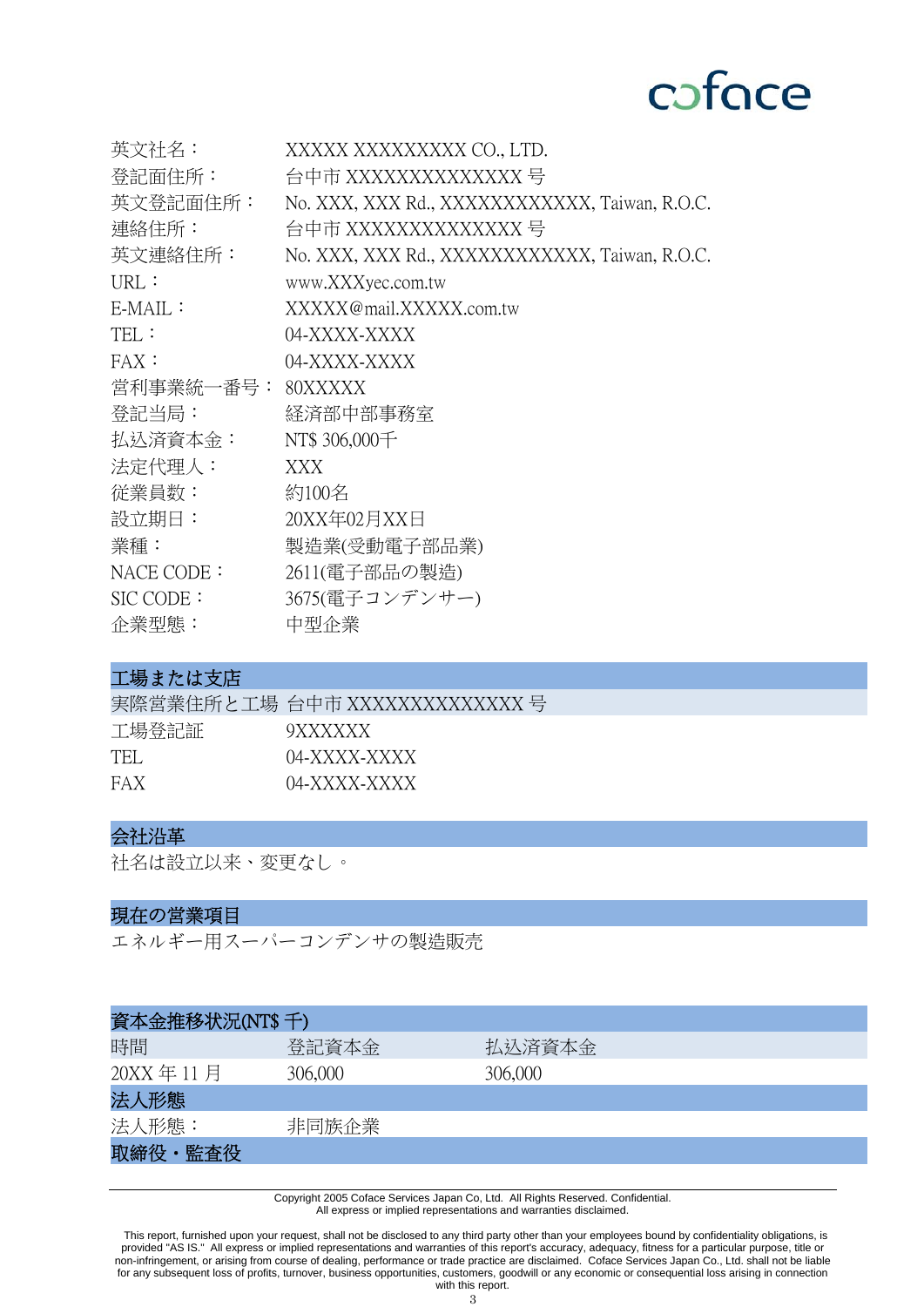| 役職名 | 氏名  | 投資額(NT\$ 千) 持株比率(%) 注記 |      |  |
|-----|-----|------------------------|------|--|
| 会長  | XXX | 1,665                  | 0.54 |  |
| 取締役 | XXX | 4,290                  | 1.40 |  |
| 取締役 | XXX | 8,183                  | 2.67 |  |
| 取締役 | XXX | 5,475                  | 1.79 |  |
| 取締役 | XXX | 6,750                  | 2.21 |  |
| 監査役 | XXX | 7,193                  | 2.35 |  |

| 主要経営者:(会長及び社長など) |            |
|------------------|------------|
| 創設者              | XXX        |
| 会長               | <b>XXX</b> |
| 性別:              | 男          |
| 生年月日:            | 19XX年      |
| 出身地:             | 台湾省台中市     |
| 学歴:              | 高校卒業       |
| 従業経験:            | 40 数年      |
| 創設者との関係:         | 本人         |
| 実際に同社の経営に参画      | している       |
| 社長               | <b>XXX</b> |
| 性別:              | 男          |
| 生年月日:            | 19XX年      |
| 出身地:             | 台湾省台中市     |
| 学歴:              | 修士         |
| 従業経験:            | 10数年       |
| 創設者との関係:         | 親子         |
| 実際に同社の経営に参画      | している       |

上記資料は同社の 経理担当の王氏(女性)、業務部長の林氏(男性)により入手したものであ る。

注: 主要な経営者がもし会長職務を担当する企業については主要関係企業欄を参照してく ださい。

| 主要設備      |                                            |                                                                                    |
|-----------|--------------------------------------------|------------------------------------------------------------------------------------|
| 実際営業住所と工場 |                                            |                                                                                    |
| 土地:       | 5,024.82 <sup>π²</sup><br>同社の営業所には合計<br>で、 | 計4筆の土地番号がある。そのうちの 錦州 区間<br>の土地番号 06260000 は確かに同社名義所有であ<br>る。<br>他の項目に関連する権利登記は計1件。 |
| 建物:       | $1,706.54$ $\mathrm{m}^2$                  |                                                                                    |

Copyright 2005 Coface Services Japan Co, Ltd. All Rights Reserved. Confidential. All express or implied representations and warranties disclaimed.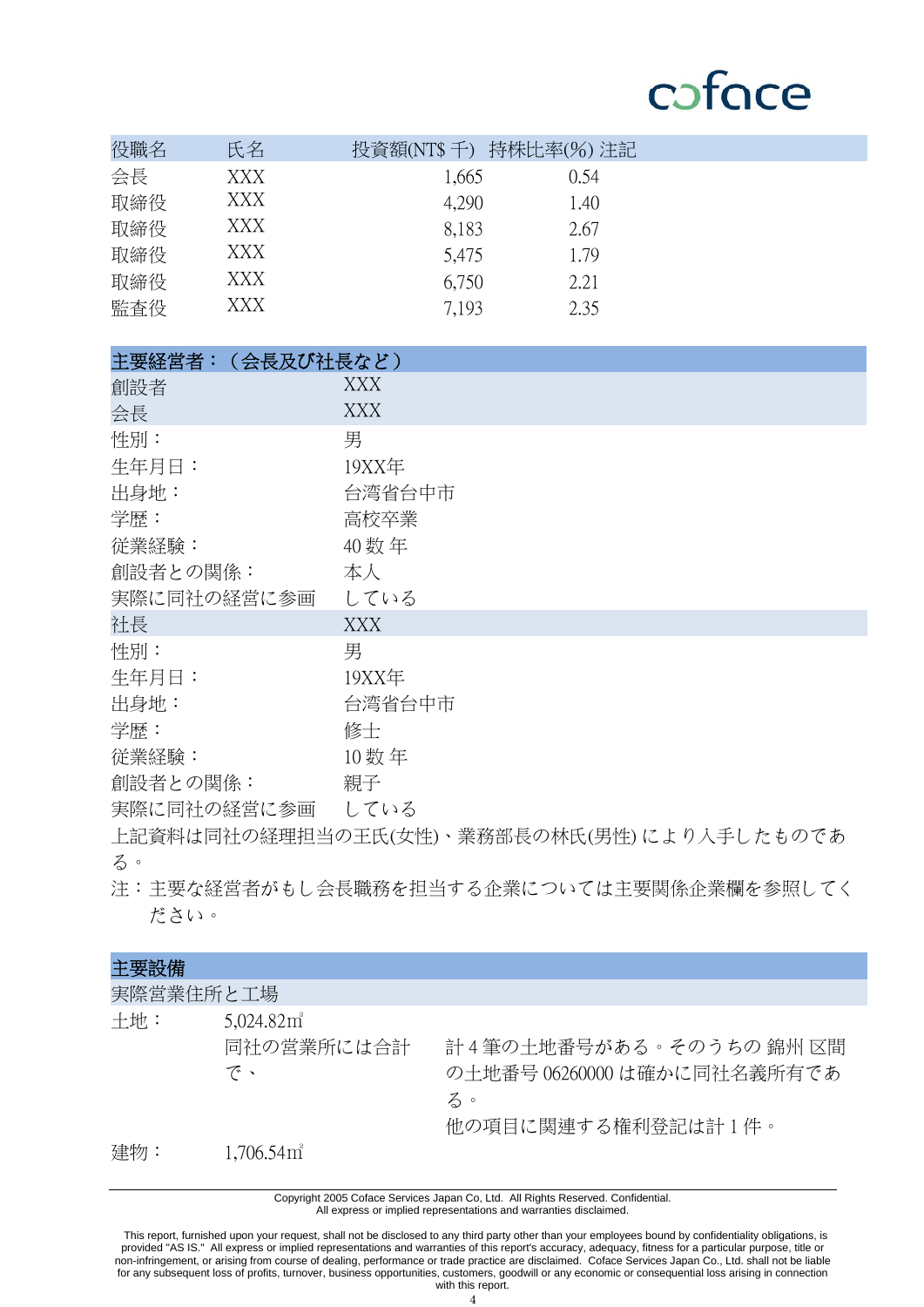同社の営業所は合計で、 計 5 筆の建物番号がある。そのうちの 錦州 区間 の 建物番号 00618000 は確かに同社名義所有であ る。

他の項目に関連する権利登記は計 1 件。

上記の財産権資料は各県市の土地行政処局/同社の 経理担当の王氏(女性) より提供されたも のである。

注:1.以上の資料は保存登録が行われた
物である。 2.それぞれの県市土地行政ネット閲覧日:20XX 年 02 月 15 日。 同一営業所に複数の建物と土地の登記番号が存在するため、別々に査証することがで きない。ここではそのうちの一つの資料を提供する。

### 動産の担保設定記録

調べによると、これまでに同社は動産で抵当設定した記録は無い。 以上の資料は経済部中部事務室、台北市地方自治官庁、高雄市地方自治官庁関連管理機関 の公告資料に基づくものである。

| 直近三年間の売上高: | (単位: NT\$ 千) |        |              |        |                          |        |
|------------|--------------|--------|--------------|--------|--------------------------|--------|
| 項目         | $20XX$ 年     | $\%$   | $20$ $X$ $E$ | $\%$   | $20XX$ 年                 | $\%$   |
| 国内外販売      | 154,000      | 100.00 | 145,000      | 100.00 | 127,000                  | 100.00 |
| 合計         | 154,000      | 100.00 | 145,000      | 100.00 | 127,000                  | 100.00 |
| 伸び率        | 6.2          | $\%$   | 14.17        | %      | $\overline{\phantom{0}}$ | $\%$   |

| 20XX年01月至20XX年12月全期の販売状況:(単位:NT\$ 千) |                |      |
|--------------------------------------|----------------|------|
| 主要商品                                 | 金額             | $\%$ |
| コンデンサ                                | 154,000 100.00 |      |

### 20XX年01月至20XX年01月の売上高:(単位:NT\$ 千) またはない 提供されていない

# 主要原料・商品の仕入先:(国内) アルミハウジング 仕入先: XXXX(股) 事業統一番号: XXXXXX 代金支払状況 マンスコンク 契約に基づく100% 全体の仕入れに占める比率 % NA アルミハウジング 仕入先: XXXX(股) 事業統一番号: XXXXXX 代金支払状況 タンファンク 契約に基づく100%

Copyright 2005 Coface Services Japan Co, Ltd. All Rights Reserved. Confidential.

All express or implied representations and warranties disclaimed.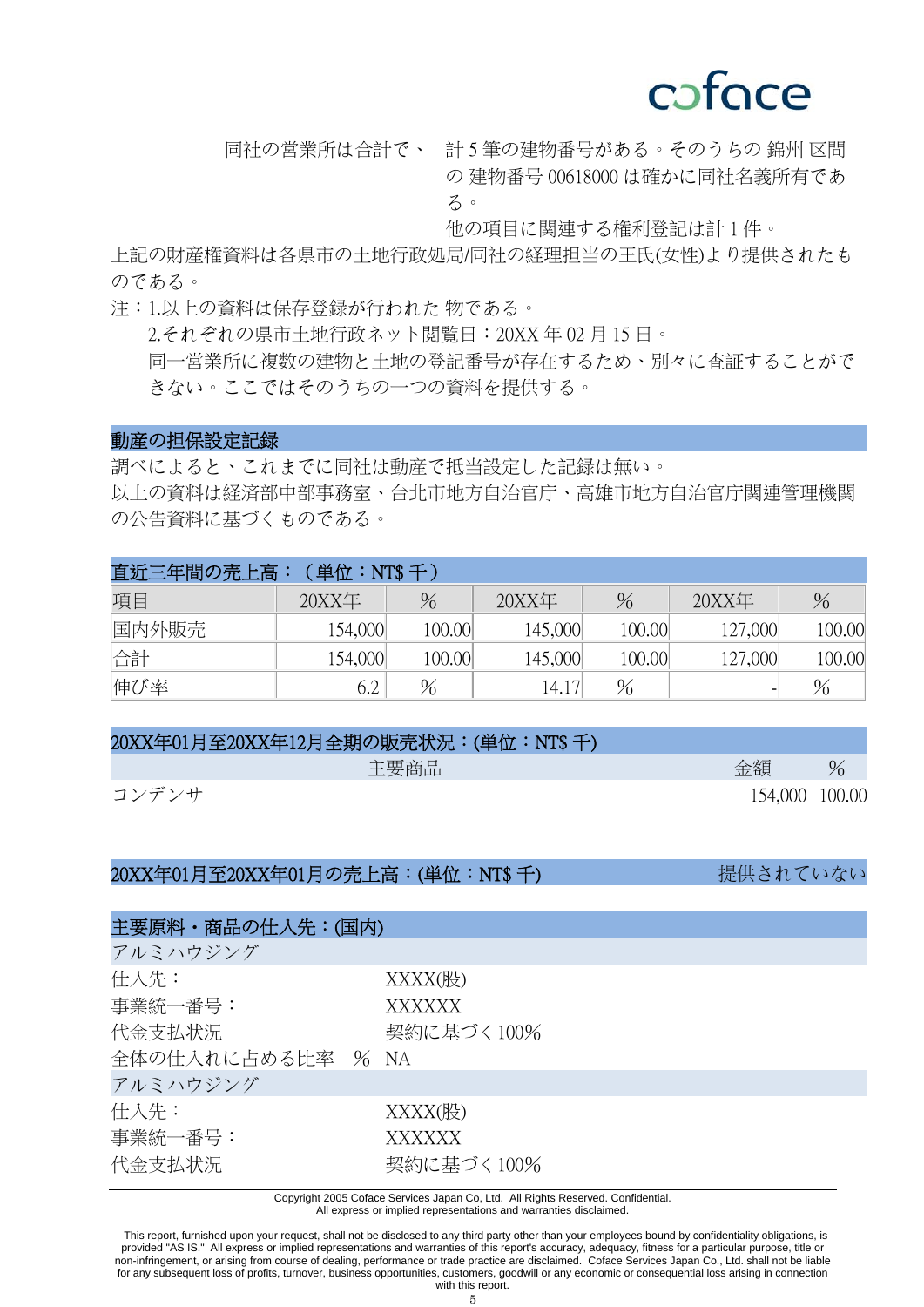| 全体の仕入れに占める比率 % NA                              |                                    |
|------------------------------------------------|------------------------------------|
| ピン                                             |                                    |
| 仕入先:<br>事業統一番号:<br>代金支払状況<br>全体の仕入れに占める比率 % NA | $XXXX$ (股)<br>XXXXXX<br>契約に基づく100% |
| 主要原料・商品の仕入先:(国外)                               |                                    |
| 炭素箔                                            |                                    |
| 仕入先                                            | アメリカ                               |
| 全体の仕入れに占める比率 % NA                              |                                    |
| アルミハウジング                                       |                                    |
| 仕入先                                            | 中国                                 |
| 全体の仕入れに占める比率 % NA                              |                                    |
| ピン                                             |                                    |
| 仕入先                                            | 日本                                 |
| 全体の仕入れに占める比率 % NA                              |                                    |
| 海外の支払条件:T/T100%。                               |                                    |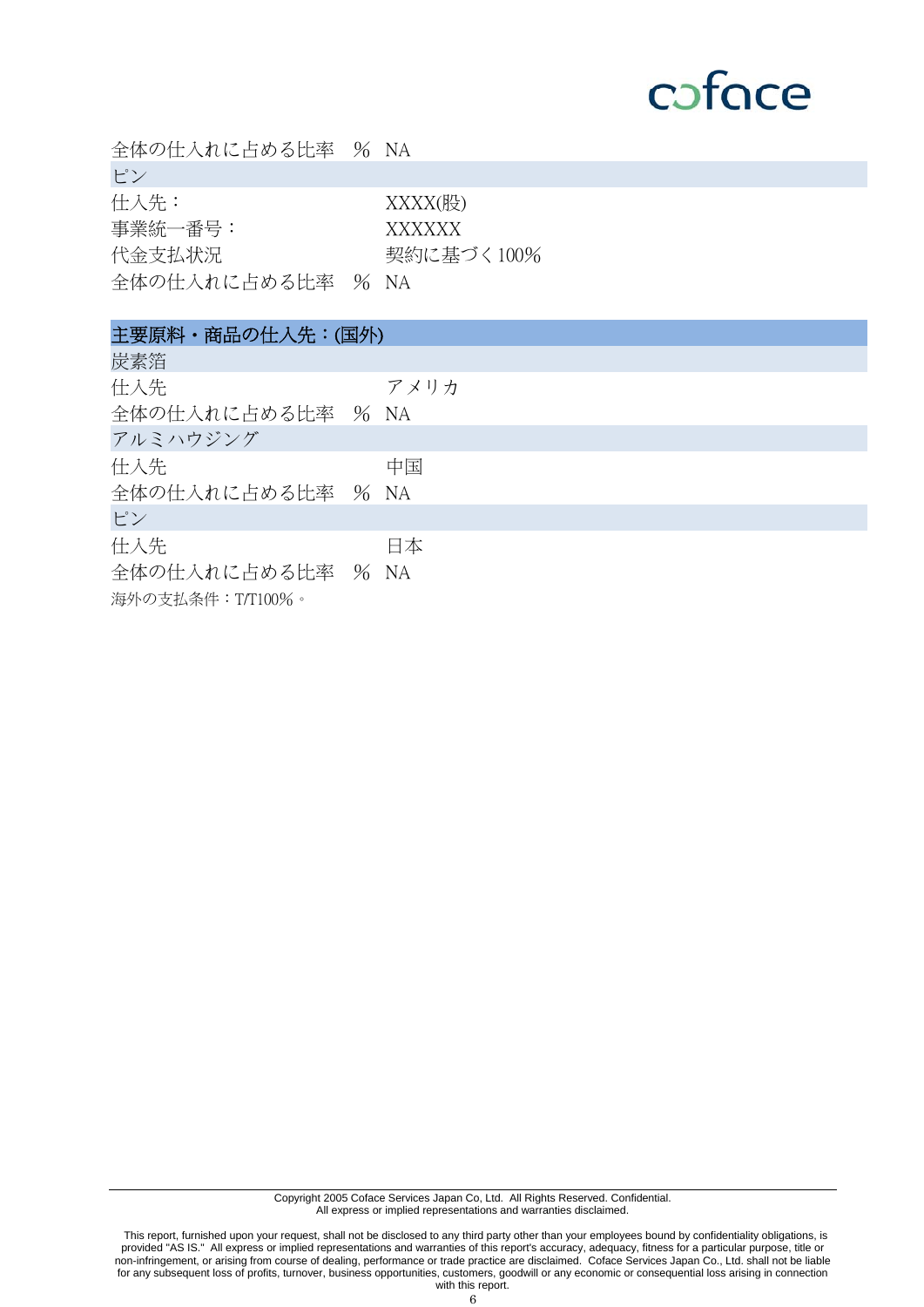### 主要商品販売状況:(国内)

コンデンサ

| — / / / '/    |            |
|---------------|------------|
| 納入先:          | 取次販売代理業者   |
| 代金受取状況        | 契約に基づく100% |
| 延滞状況          | NА         |
| 延滞時間          | NА         |
| 全体の販売に占める比率 % | - NA       |

# 主要商品販売状況:(国外)

| コンデンサ            |           |
|------------------|-----------|
| 輸出先              | ヨーロッパ     |
| 全体の販売に占める比率 % NA |           |
| コンデンサ            |           |
| 輸出先              | アメリカ      |
| 全体の販売に占める比率 % NA |           |
| コンデンサ            |           |
| 輸出先              | 中国        |
| 全体の販売に占める比率 % NA |           |
| コンデンサ            |           |
| 輸出先              | 東南アジア     |
| 全体の販売に占める比率 %    | <b>NA</b> |
| 海外の回収条件:T/T100%。 |           |

| 主要取引銀行                                          |                                                          |
|-------------------------------------------------|----------------------------------------------------------|
| 台湾銀行 XX 支店                                      |                                                          |
| 口座番号:<br>開設期日:<br>取引状況:<br>電話:<br>XXXX 銀行 XX 支店 | 手形口座番号を提供無し、統一番号で照会<br>20XX年03月12日<br>正常<br>04-XXXX-XXXX |
| 口座番号:<br>開設期日:<br>取引状況:<br>電話:                  | 手形口座番号を提供無し、統一番号で照会<br>20XX年03月12日<br>正常<br>04-XXXX-XXXX |

# 手形取引記録

同社は手形取引において、手形取引停止の処分を受けた記録は無い。 会長は手形取引停止の処分を受けた記録は無い。

> Copyright 2005 Coface Services Japan Co, Ltd. All Rights Reserved. Confidential. All express or implied representations and warranties disclaimed.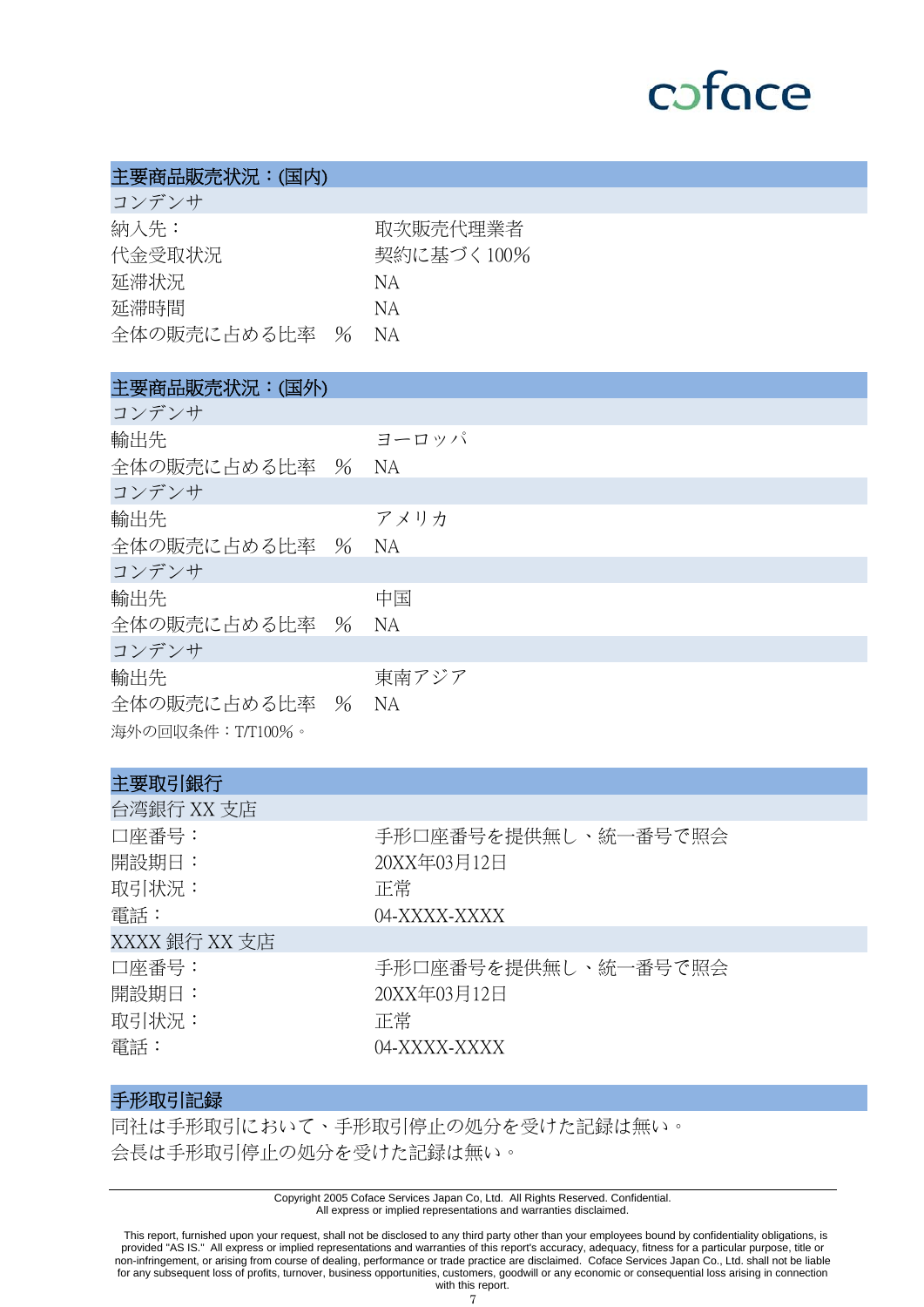同社の林明徳氏と同姓同名の人は 133 回不渡り記録があるが、同一人物かどうかは判明しな い。

資料有効期日: 20XX年02月10日

注:上記の情報は、あくまでも参考としてご利用下さい。単に信用調査としての参考資料 である。ただし、被調査対象は後になって取引手形停止させられた処罰記録を削除す ることがあり、また、資料の出所と時期更新の規制、もしくは未完備の場合がある。 もし最新の手形信用についての査証資料が必要な場合、直接台湾手形交換所にお問合 せ頂くか、また中華徴信所にご依頼頂ければ、調査することも可能である。

### 入札拒否された記録

同社は 20XX 年 01 月 01 日以降政府機関に入札拒否された記録は無い。 以上の資料は管理機関の公告資料に基づくものである。

### 訴訟記録

同社についての直近 2 年以内の訴訟裁判記録は無い。 上記内容は「司法院」の告示資料に基づき、参考として提出したものである。

#### 特許許可済み記録

調べによると、これまでに同社は特許許可された記録がない。 以上の資料は管理機関の公告資料に基づくものである。

#### 産業効率のランク

産業コード:121100(受動電子部品業) 台湾トップ企業にランクされた企業数(TOP5000): 5,000 社 上記ランキングで、製造業の企業数(TOP5000): 2,650 社 上記ランキングで、製造業のうち受動電子部品業の企業数: 55 社 上記受動電子部品業の中での同社の順位:--

This report, furnished upon your request, shall not be disclosed to any third party other than your employees bound by confidentiality obligations, is provided "AS IS." All express or implied representations and warranties of this report's accuracy, adequacy, fitness for a particular purpose, title or non-infringement, or arising from course of dealing, performance or trade practice are disclaimed. Coface Services Japan Co., Ltd. shall not be liable for any subsequent loss of profits, turnover, business opportunities, customers, goodwill or any economic or consequential loss arising in connection with this report.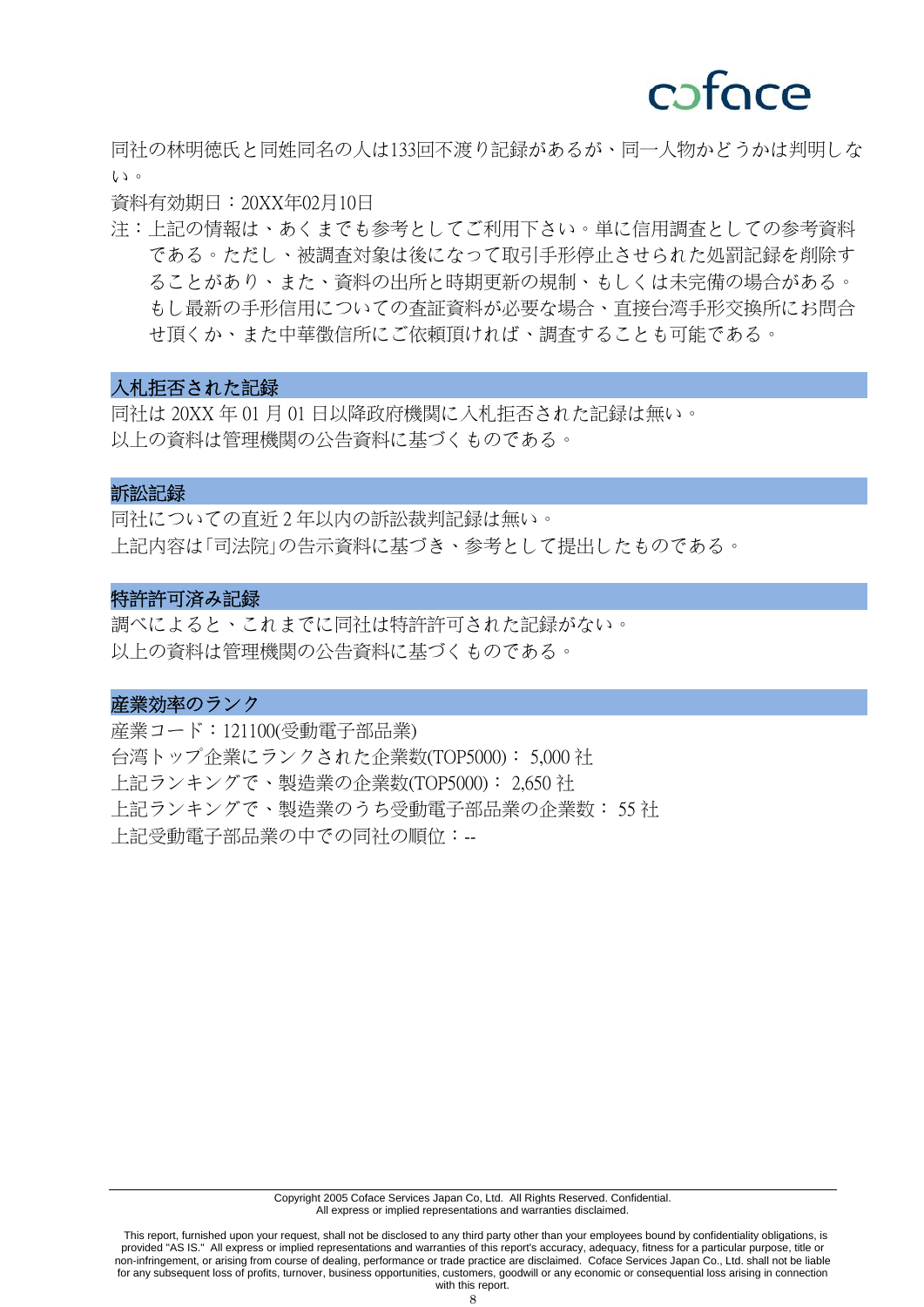

| 輸出入実績                            |               |               |               |           |
|----------------------------------|---------------|---------------|---------------|-----------|
|                                  | $20XX \tcong$ | $20XX \tcong$ | $20XX \tcong$ |           |
| 輸出実績(百万米ドル)                      | $2-3$         | $1 - 2$       |               | $0.5 - 1$ |
| 輸入実績(百万米ドル)                      | $() 5-1$      | $(1-(1.5))$   |               | $0.5 - 1$ |
| 資料出所:輸出入実績:経済部の「輸出入実績優良メーカーリスト」。 |               |               |               |           |

| 財務概況: (NT\$千) |                 |                                                                                                                                                                                                                                                                                                                                                     |
|---------------|-----------------|-----------------------------------------------------------------------------------------------------------------------------------------------------------------------------------------------------------------------------------------------------------------------------------------------------------------------------------------------------|
|               | 20XX年12月31日     |                                                                                                                                                                                                                                                                                                                                                     |
| 払込済資本金        | 306,000         |                                                                                                                                                                                                                                                                                                                                                     |
| 正味資本          | 313,300         |                                                                                                                                                                                                                                                                                                                                                     |
| 負債総額          | 208,700         |                                                                                                                                                                                                                                                                                                                                                     |
| 資産総額          | 522,000         |                                                                                                                                                                                                                                                                                                                                                     |
| 営業期間          | 20XX/01~20XX/12 |                                                                                                                                                                                                                                                                                                                                                     |
| 売上高           | 154,000         |                                                                                                                                                                                                                                                                                                                                                     |
| 営業利益          | 4,300           |                                                                                                                                                                                                                                                                                                                                                     |
| 当期利益          | 2,300           |                                                                                                                                                                                                                                                                                                                                                     |
| $\lambda$     |                 | $\overline{a}$ , $\overline{a}$ , $\overline{a}$ , $\overline{a}$ , $\overline{a}$ , $\overline{a}$ , $\overline{a}$ , $\overline{a}$ , $\overline{a}$ , $\overline{a}$ , $\overline{a}$ , $\overline{a}$ , $\overline{a}$ , $\overline{a}$ , $\overline{a}$ , $\overline{a}$ , $\overline{a}$ , $\overline{a}$ , $\overline{a}$ , $\overline{a}$ , |

注:20XX 年の財務概況について、売上高データは同社より提供された資料である。そ の他のデータは推計されたものである

# 産業の財務指標

産業コード:121100(受動電子部品業)

Copyright 2005 Coface Services Japan Co, Ltd. All Rights Reserved. Confidential. All express or implied representations and warranties disclaimed.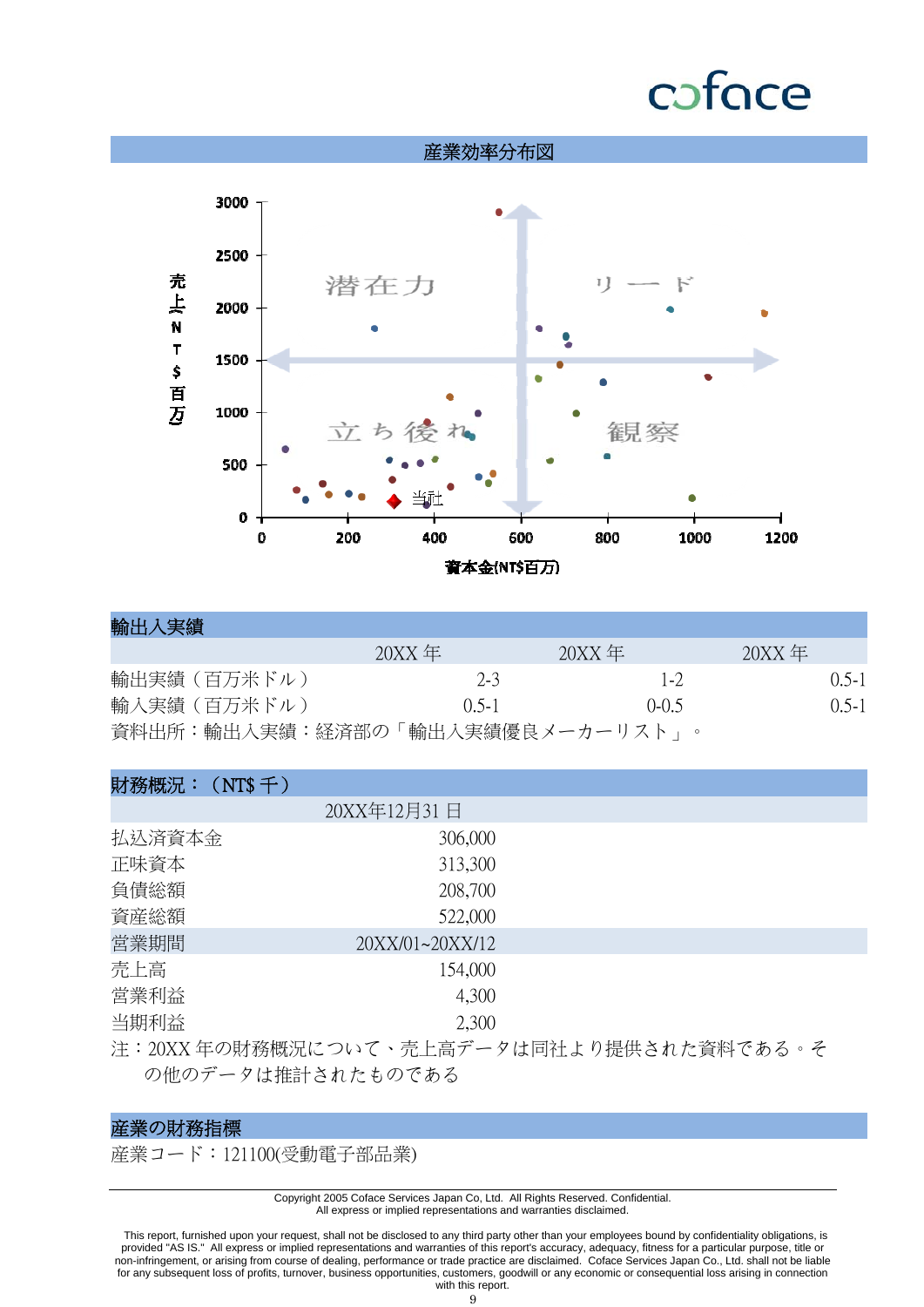# cafoce

| 項目   | 各種財務比率                                   | 20XX 年産業中位数 |
|------|------------------------------------------|-------------|
| 財務構成 | 資産に占める負債の比率(%)                           | 27.22       |
|      | 固定資産に占める長期資金の比率(%)                       | 650.25      |
| 返済能力 | 流動比率(%)                                  | 205.01      |
|      | 当座比率(%)                                  | 162.66      |
|      | 利息保障倍数(回)                                | 43.66       |
| 経営能力 | 未収金回転率(回)                                | 3.87        |
|      | 平均回収日数                                   | 95.65       |
|      | 棚卸資産の回転率(回)                              | 8.57        |
|      | 平均壳上日数                                   | 42.96       |
|      | 固定資産回転率(回)                               | 5.52        |
|      | 総資産回転率(回)                                | 0.69        |
|      | 未払金回転率(回)                                | 6.35        |
|      | 平均支払日数                                   | 58.00       |
| 収益性  | 総資産利益率(%)                                | 7.88        |
|      | 資本利益率(%)                                 | 10.36       |
|      | 営業利益率(%)                                 | 6.66        |
|      | 払込資本に占める税引前純利益の比率(%)                     | 20.71       |
|      | 純利益率(%)                                  | 11.81       |
| 現金流量 | キャッシュフロー比率(%)                            | 23.53       |
|      | 現金再投資比率(%)                               | 3.50        |
|      | 上望 《歌剧》 "可以是我们的人们的人们,你们们的人都能够在我们的人们的人们。" |             |

上記の資料出所は中華徴信所「20XX 年出版台湾地区商工業財務総分析」の資料によるもの である。

### マスメディアの重大ニュース

調査によると、同社はここ 2 年、マスコミによるマイナス報道が無い。

# 総合分析

一、産業動向

受動部品

 欧米債務信用危機の影響を受け、全世界景気が悪化した。端末需要が不明であるため、 20XX 年第 3 四半期に在庫調整を行った。第 4 四半期に中国国慶節連休の関係で、繰り上げ て製品を調達した。しかし、調達量が多くない。受注量が減ったため、第 4 四半期に受動 部品メーカーの生産能力稼働率が低下し続ける。また、第 4 四半期に MLCC の価格交渉が 行われたが、依然として値下がりした。平均すれば、下落幅は 3%-5%。

 全体的に見れば、20XX 年第 4 四半期に需要が低下した。しかし、関連業者の見方による と、20XX 年に超軽薄ノートパソコン Ultrabook の発売がもたらす効果が高いと思われる。 メーカーによると、Ultrabook の超軽薄応用は 0402、0201 と 01005 等の小型化製品の応用を

#### Copyright 2005 Coface Services Japan Co, Ltd. All Rights Reserved. Confidential. All express or implied representations and warranties disclaimed.

 This report, furnished upon your request, shall not be disclosed to any third party other than your employees bound by confidentiality obligations, is provided "AS IS." All express or implied representations and warranties of this report's accuracy, adequacy, fitness for a particular purpose, title or non-infringement, or arising from course of dealing, performance or trade practice are disclaimed. Coface Services Japan Co., Ltd. shall not be liable for any subsequent loss of profits, turnover, business opportunities, customers, goodwill or any economic or consequential loss arising in connection with this report.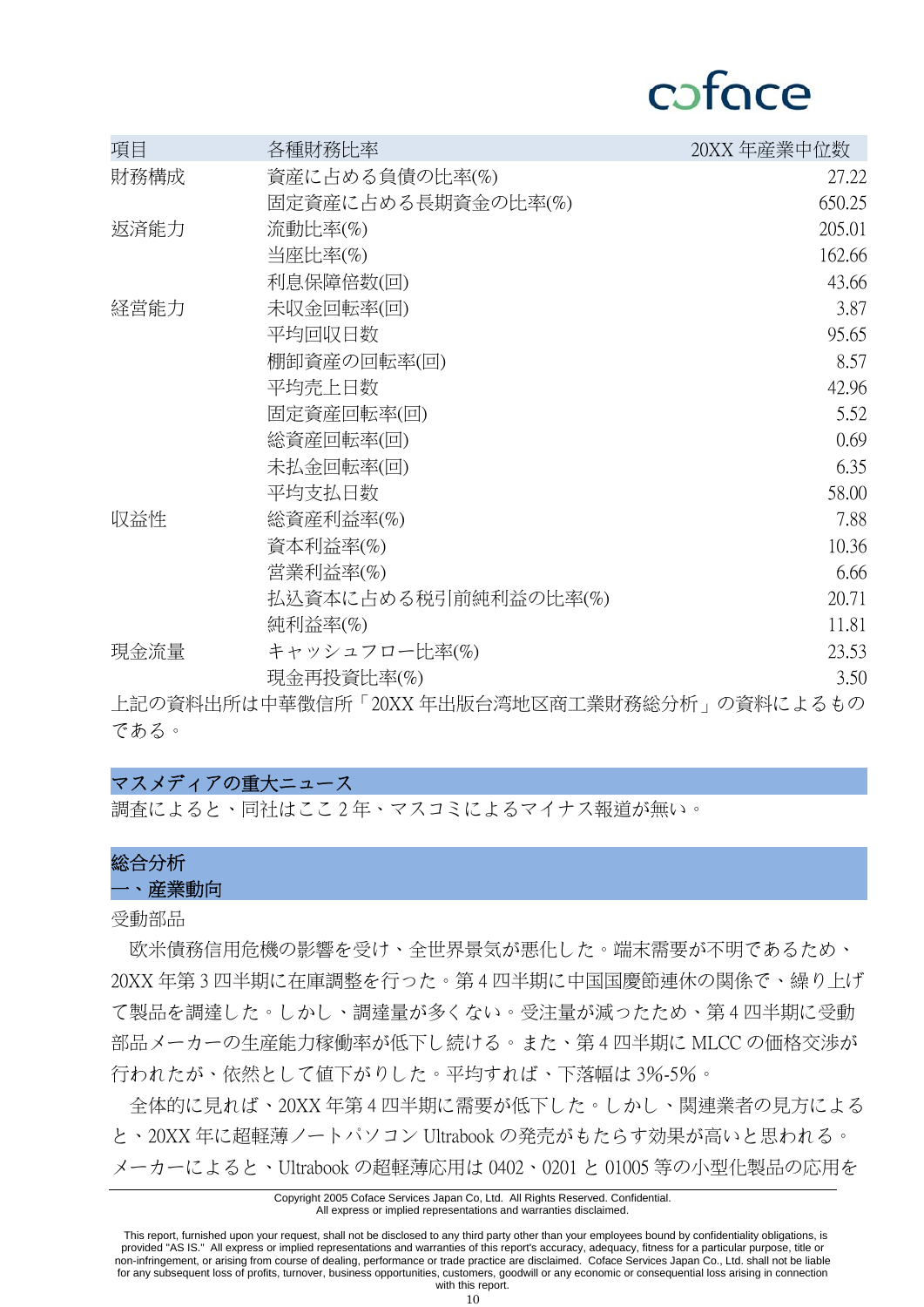促すと見込まれる。また、使用量の増加は、価格と出荷量の安定性に役立つ。しかし、景 気の見通しが不透明であるため、20XX 年第 1 四半期の経営状況に対して、多数のメーカー は保守的な見方をする。

### 二 、財務状況及び返済能力

同社の 20XX 年度財務概況 によって表される。

#### 財務安全性:

自己資金は経営需要に対応でき、借入金依存度は概ね許容できる範囲内にある。財務構成 は特に問題が無い。

#### 資金回転能力:

正味資本回転率は0.49 回で、自己資本回転率がまだ理想的ではない。資金回転力は思わし くない。

### 収益能力:

製品の粗利益は高くない。かつ、販売管理費の制御能力は理想的ではない。当期の収益は わずかである。

### 三、現況及び見通し

### 事業内容:

 同社はエネルギー用スーパーコンデンサの製造販売業務に従事している。生産に必要と する原材料を国内関連メーカーより調達する部分があるし、アメリカ、中国と日本などか ら輸入する部分もある。現在、約 20%の製品を国内市場に供給しており、主に各地におけ る取次販売代理業者を通して販売している。その他の約 80%をヨーロッパ、アメリカ、中 国と東南アジア等に輸出している、欧米市場は大きな比率を占める。

 This report, furnished upon your request, shall not be disclosed to any third party other than your employees bound by confidentiality obligations, is provided "AS IS." All express or implied representations and warranties of this report's accuracy, adequacy, fitness for a particular purpose, title or non-infringement, or arising from course of dealing, performance or trade practice are disclaimed. Coface Services Japan Co., Ltd. shall not be liable for any subsequent loss of profits, turnover, business opportunities, customers, goodwill or any economic or consequential loss arising in connection with this report.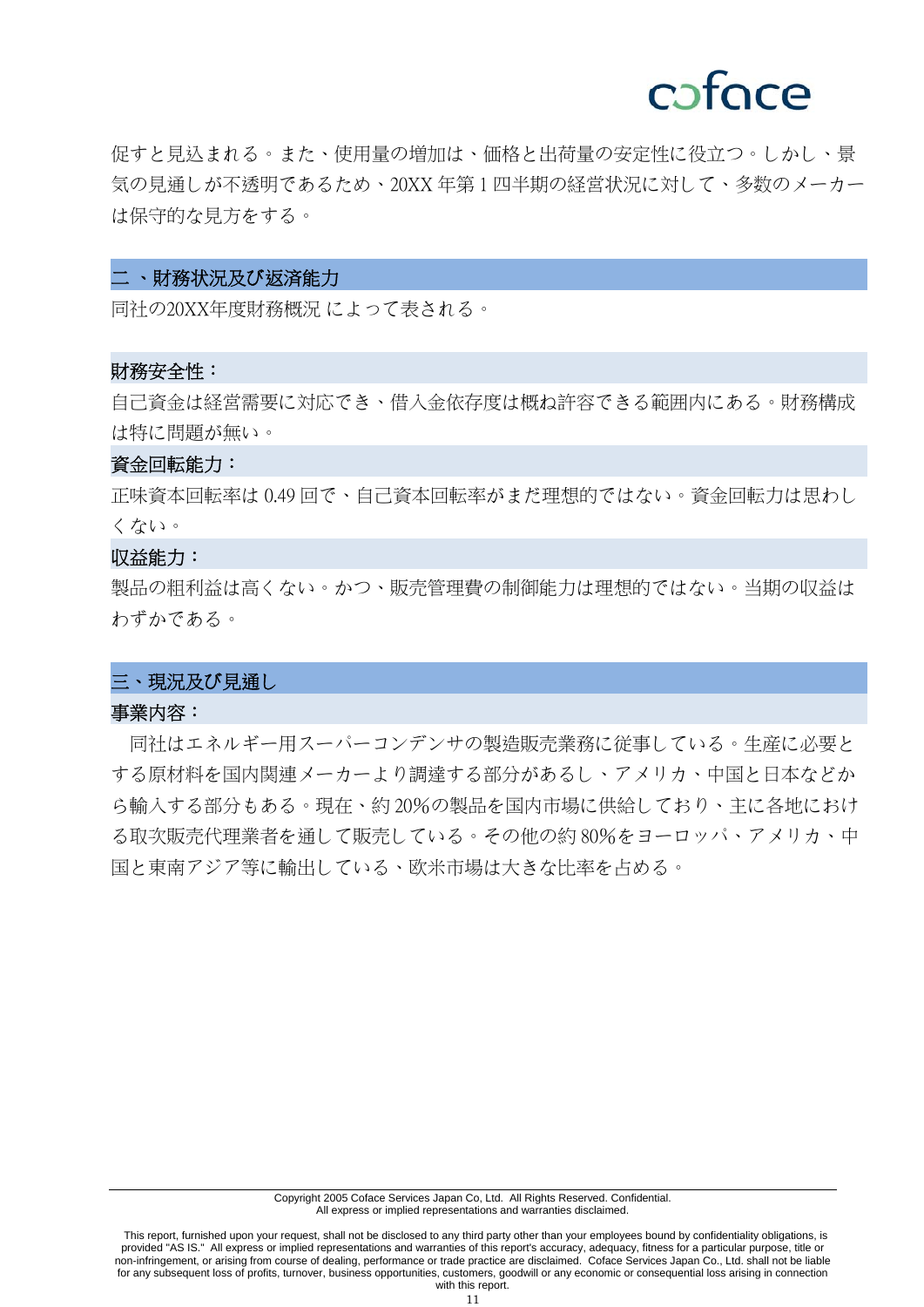# cofoce

### 会社の特色:

 同社の責任者の林添丁は 19XX 年に XXXXX(股)を設立し、電解コンデンサの製造販売に 従事していた。その後、スーパーコンデンサ業務を発展するために、20XX 年に同社を設立 して、XXXXX(股)を合併し、解散した。現在、同社は XXXXXX(股)の元来の工場と設備を 受け取り、欧米スーパーコンデンサ製造大手メーカーMaxwell と技術提携を行い、スーパー コンデンサの製造を専門とする工場である。

### 今後の見通し:

 設立されてから現在まで、同社は輸出業務の開拓を強化するため、経営状態が安定する と言える。近年、業績が成長し続ける。同社によると、今後、継続的に設備を増加し、生 産能力と製品品質を向上させ、高付加価値製品の開発に力を入れ、新しい業務分野を発展 し、業績と利益を創造することが期待される。現在ある製造販売基盤に基づいて、同社は これからも横ばいを維持できると見込まれる。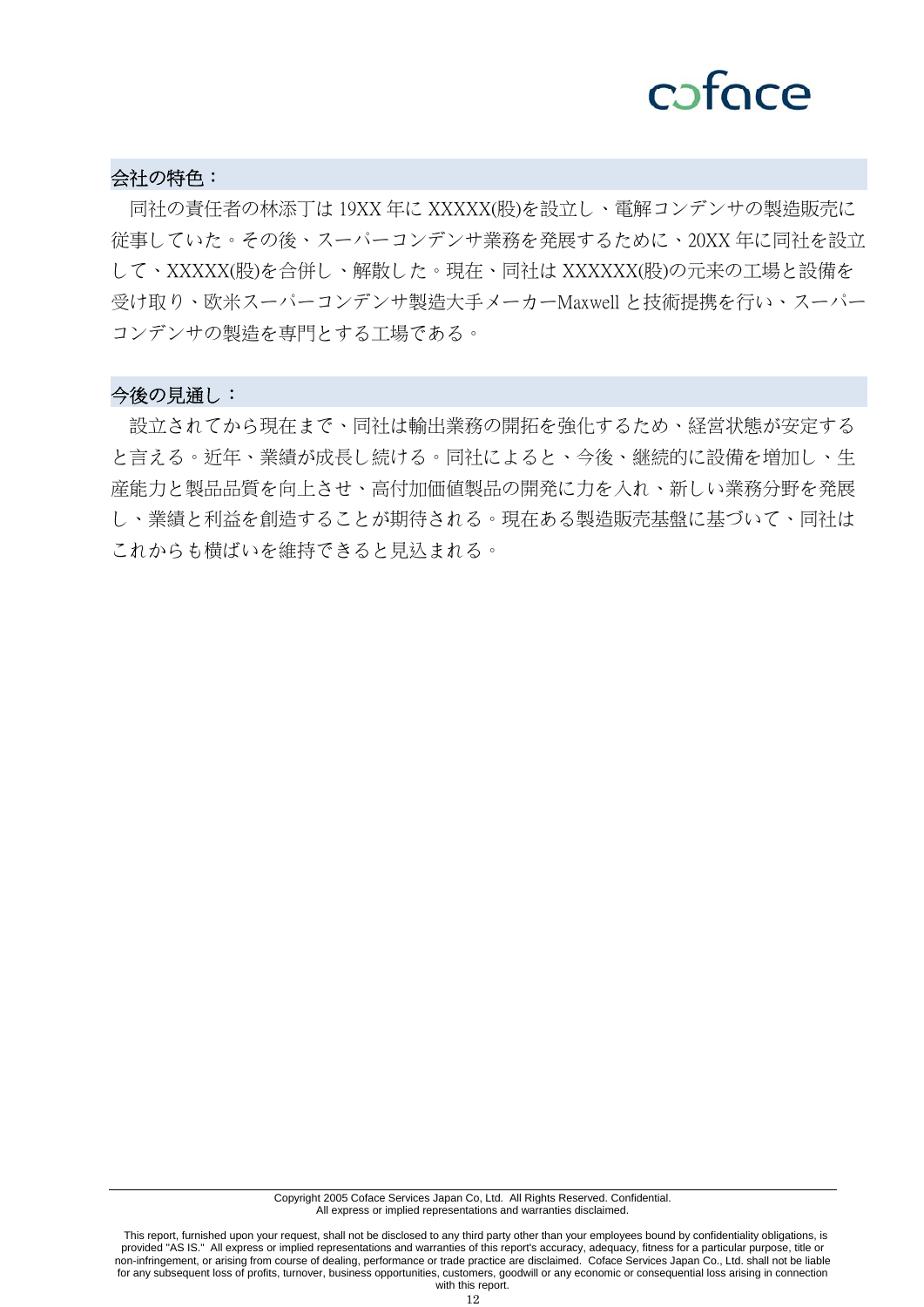# 各項経済指標

### 経済指標

| 項目/年度               | 20XX       | 20XX       | 20XX         | 20XX          |
|---------------------|------------|------------|--------------|---------------|
| 経済成長比率(%)           | 0.73       | $-1.93$    | 10.88        | 4.03(a)       |
| 人口数(人)              | 23,037,031 | 23,119,772 | 23, 162, 123 | 23,224,912(d) |
| GNP(意ドル)            | 4,101      | 3,899      | 4,432        | 4,815(b)      |
| 人口平均数 GNP(ドル)       | 17,833     | 16,895     | 19,155       | 20,771(c)     |
| 通貨膨脹(消費者物価指数年間増加率%) | 3.53       | $-0.87$    | 0.96         | 1.42(e)       |
| 失業率(%)              | 4.14       | 5.85       | 5.21         | 4.39(f)       |
|                     |            |            |              |               |

資料出所:行政院主計所、中央銀行

注:(a,b,c)予測;(d)12 月;(e,f)1-12 月

#### 手形の取引概況

| 項目/年度              | 20XX    | 20XX    | 20XX    | 20XX    |
|--------------------|---------|---------|---------|---------|
| 貯金不足、不渡り枚数         | 511,639 | 360,291 | 228,061 | 200,365 |
| 枚数比率(%)            | 0.38    | 0.30    | 0.19    | 0.17    |
| 貯金不足、不渡り金額(NT\$百万) | 136,783 | 93,370  | 62,584  | 69,827  |
| $\triangle$ 額比率(%) | 0.661   |         | 0.33    | 0.36    |

資料出所:行政院主計所、中央銀行

注:20XX/1-12 月

### 対外の貿易

| 項目/年度         | 20XX    | 20XX     | 20XX    | 20XX    |
|---------------|---------|----------|---------|---------|
| 輸出額(US\$百万)   | 255,629 | 203,698  | 274,643 | 308,299 |
| 輸出年増加率(%)     | 3.63    | $-20.30$ | 34.80   | 12.30   |
| 輸出額(US\$百万)   | 240,448 | 174,663  | 251,395 | 281,605 |
| 輸入年増加率(%)     | 9.67    | $-27.40$ | 44.20   | 12.10   |
| 輸出注文(US\$百万)  | 351,728 | 322,432  | 406,720 | 436,130 |
| 輸出注文の年増加率(%)  | 1.70    | $-8.30$  | 26.10   | 7.23    |
| 資料出所:財政部統計所   |         |          |         |         |
| 注:20XX/1-12 月 |         |          |         |         |

 This report, furnished upon your request, shall not be disclosed to any third party other than your employees bound by confidentiality obligations, is provided "AS IS." All express or implied representations and warranties of this report's accuracy, adequacy, fitness for a particular purpose, title or non-infringement, or arising from course of dealing, performance or trade practice are disclaimed. Coface Services Japan Co., Ltd. shall not be liable for any subsequent loss of profits, turnover, business opportunities, customers, goodwill or any economic or consequential loss arising in connection with this report.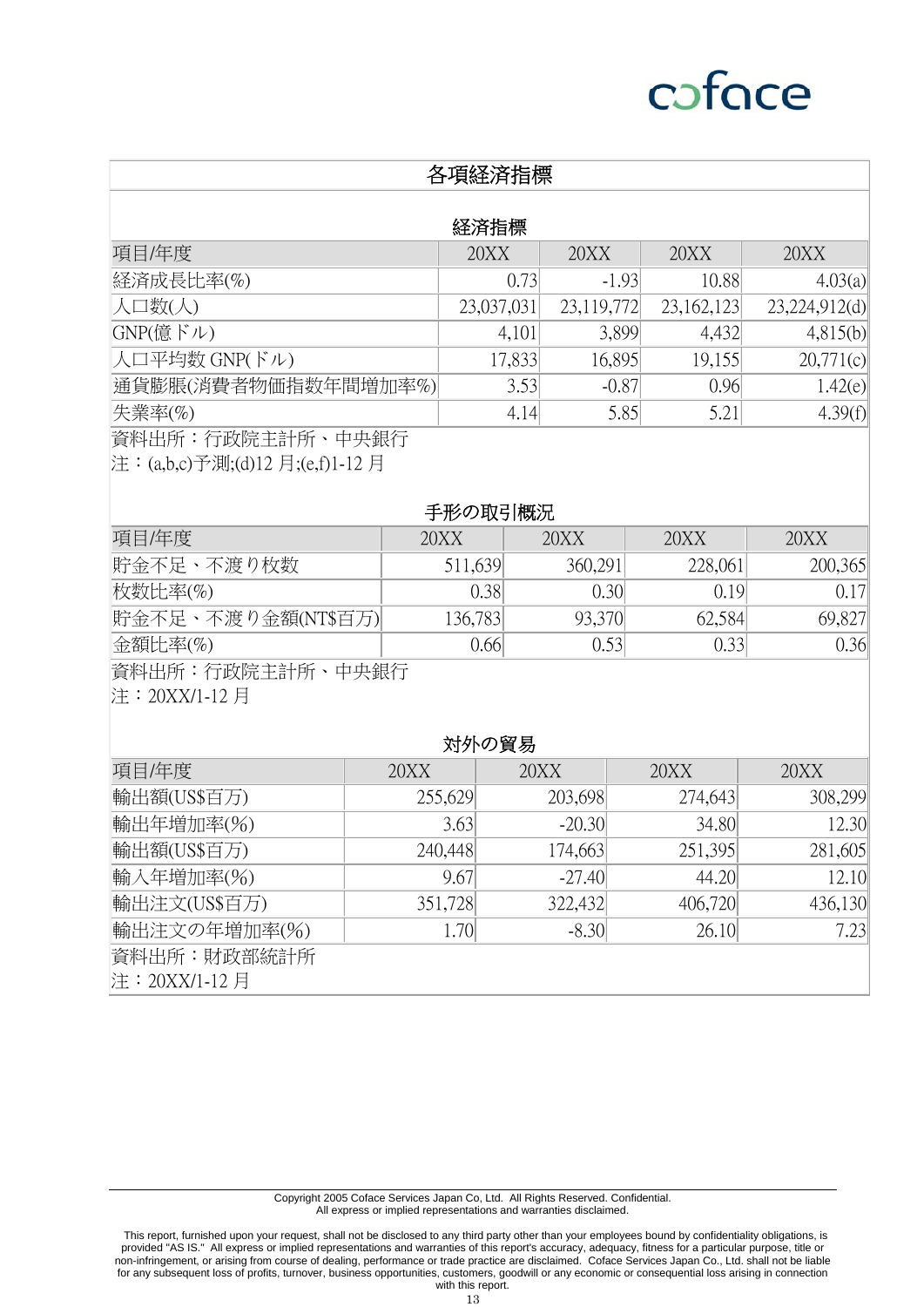| 説明事項    |                |                 |           |        |
|---------|----------------|-----------------|-----------|--------|
|         |                | 一、企業形態ランク       |           |        |
| 企業別/項目別 | 払込済資本金         | 売上高             | 従業員       |        |
|         |                |                 | 製造業       | その他    |
| 超大型企業   | 3,000,000 千元以上 | 10,000,000 千元以上 | 5,000 人以上 | 500人以上 |
| 大型企業    | 3,000,000 千元未満 | 10,000,000 千元未満 | 5,000 人未満 | 500人未満 |
|         | 500,000 千元以上   | 1,000,000 千元以上  | 1,000 人以上 | 150人以上 |
| 中型企業    | 500,000 千元未満   | 1,000,000 千元未満  | 1,000 人未満 | 150人未満 |
|         | 80,000 千元以上    | 100,000 千元以上    | 200人以上    | 50人以上  |
| 中小型企業   | 80,000 千元未満    | 100,000 千元未満    | 200 人未満   | 50人未満  |
|         | 5,000 千元以上     | 10,000 千元以上     | 10人以上     | 5人以上   |
| Ⅳ型企業    | 5,000 千元未満     | 10,000 千元未満     | 10人未満     | 5人未満   |

注:1.企業形態ランク

(A)製造業-登録資本金、従業員及び売上高項目の中で最高のものが評価項目として選択される

(B)その他は上列三項目のうち、二項目が一致するものを採用

2.個人企業の評価項目においては、売上高のみが評価基準となる

|         | 二、信用格付け評定標準比率 |     |
|---------|---------------|-----|
| 管理ファクター | 組織背景と経営能力     | 45  |
|         | 設備と売上高        |     |
| 財務ファクター | 財務安定性         | 35  |
|         | 資金繰り能力        |     |
|         | 収益能力          |     |
| 経済ファクター | 取引状況          | 20  |
|         | 現況            |     |
|         | 見通し           |     |
|         | 合計            | 100 |

註:1、企業もしくは経営者に好実績或いは手形取引停止記録のある場合は組織背景と経営者能力欄で加減す るが、限度は 10 ポイント以内とする。

2、創業後 1 年未満、業務停止、信用調査資料が完備しない場合、信用格付けを与えない。

#### 三、企業信用格付け評定ランク

|              | AA 90~100   | 信用状態は大変良好であり、取引に問題はない。         |
|--------------|-------------|--------------------------------|
| IA.          | $ 80 - 89 $ | 信用状態は良好であり、現在の状況において取引に問題はない。  |
| $B+$         | $70 - 79$   | 信用状態は良く、現在の状況において通常の取引に問題はない。  |
| B            | $60 - 69$   | 信用状態は普通であるが、保証又は条件付きでの取引が望まれる。 |
| $B-$         | $50 - 59$   | 信用状態は普通であるが、大口の取引には注意を要する。     |
| C            | $30 - 49$   | 信用状態は芳しくなく、どのような取引にも注意を要する。    |
| $\mathbb{C}$ | $0 - 29$    | 信用状態は悪く、取引は避けるべきである。           |

Copyright 2005 Coface Services Japan Co, Ltd. All Rights Reserved. Confidential. All express or implied representations and warranties disclaimed.